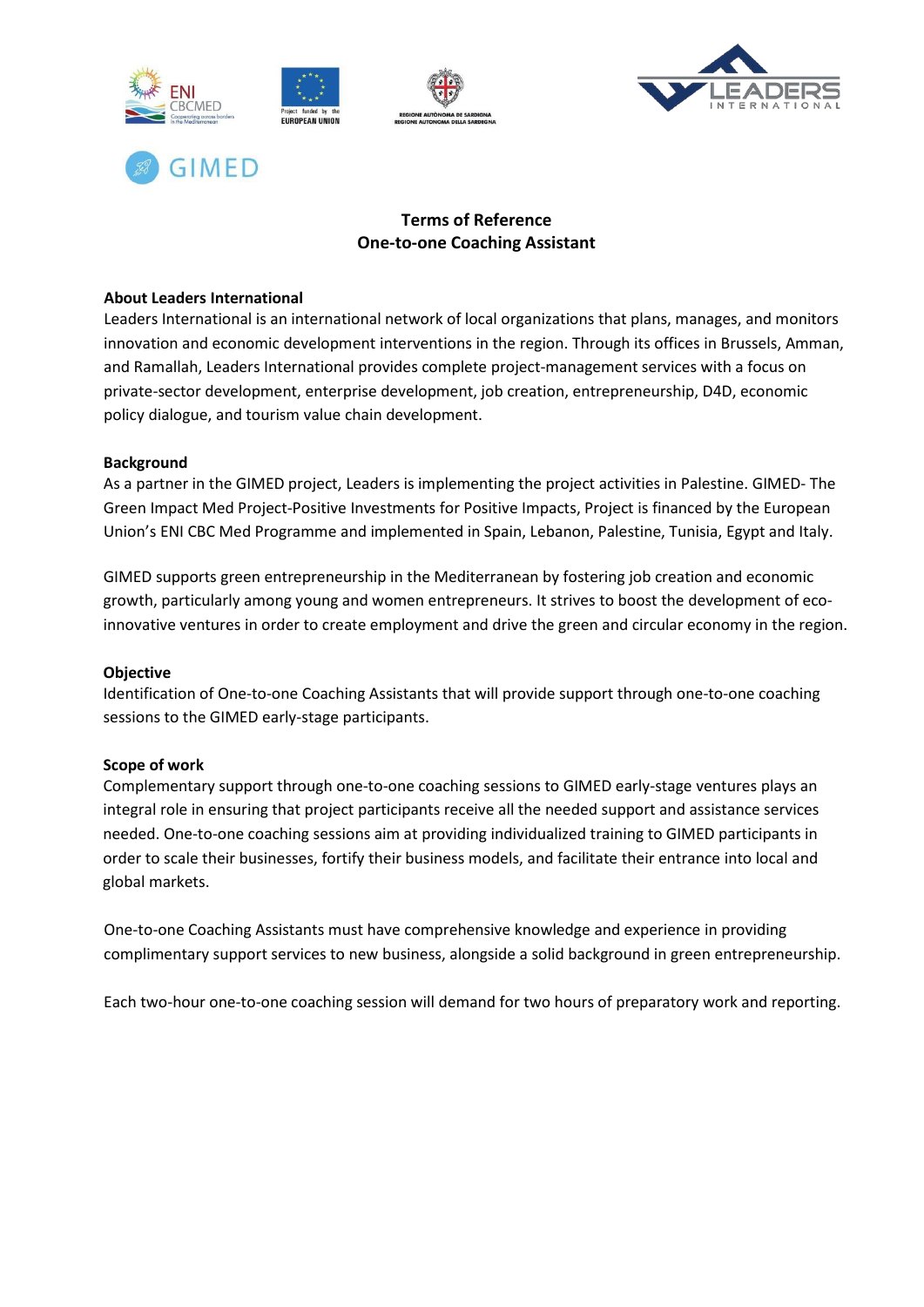





## **Responsibilities**

Assist in the delivery of a total of 30 mentorship sessions to 10 start-up teams, ensuring that each of them gets a minimum of three 2-hour mentorship sessions, covering the following:

- 1. Provide assistance to the One-to-one Coaches in helping project participants in developing their Green Business Plans or Green Business Models;
- 2. Assist the One-to-one Coaches in the identification and customization of support services tailored to the specific needs of each sustainable business through technical assistance and support;
- 3. Ensuring the sessions are covering relevant topics that include, but are not limited to, the following:
	- Access to investment opportunities
	- Access to markets
	- Access to Finance
	- Idea-pitching
	- Marketing strategy development
	- Eco-design
- 4. Tracking the online and offline progress of participants through the use of relevant platforms;
- 5. Assistance in the creation of synergies and linkages between the GIMED Participants and relevant stakeholders;
- 6. Participation in meetings with the Project Team;
- 7. Assist the One-to-one Coaches in the evaluation of participants;
- 8. Weekly update of project documents.

## **Outputs**

Help and assist the One-to-one Coaches in:

- 1. Delivery of 30 one-to-one coaching sessions;
- 2. 30 video recordings of the online training sessions;
- 3. Screenshots of the sessions;
- 4. 30 Meeting Minutes of each session;
- 5. End of coaching report.

#### **Prerequisites**

- 1. Comprehensive knowledge of the goals and objectives of the GIMED Project;
- 2. Priority goes to individuals with Certifications in Green Training;
- 3. Background and experience in green entrepreneurship and agriculture.

**Timeframe:** November 2021 – February 2022, or any other needed period

*Coaching might take place on weekends or after office hours.*

To apply for this opportunity, please send your CV along with the financial offer to:

procurement@leadersinternational.org, no later than 10/11/2021.